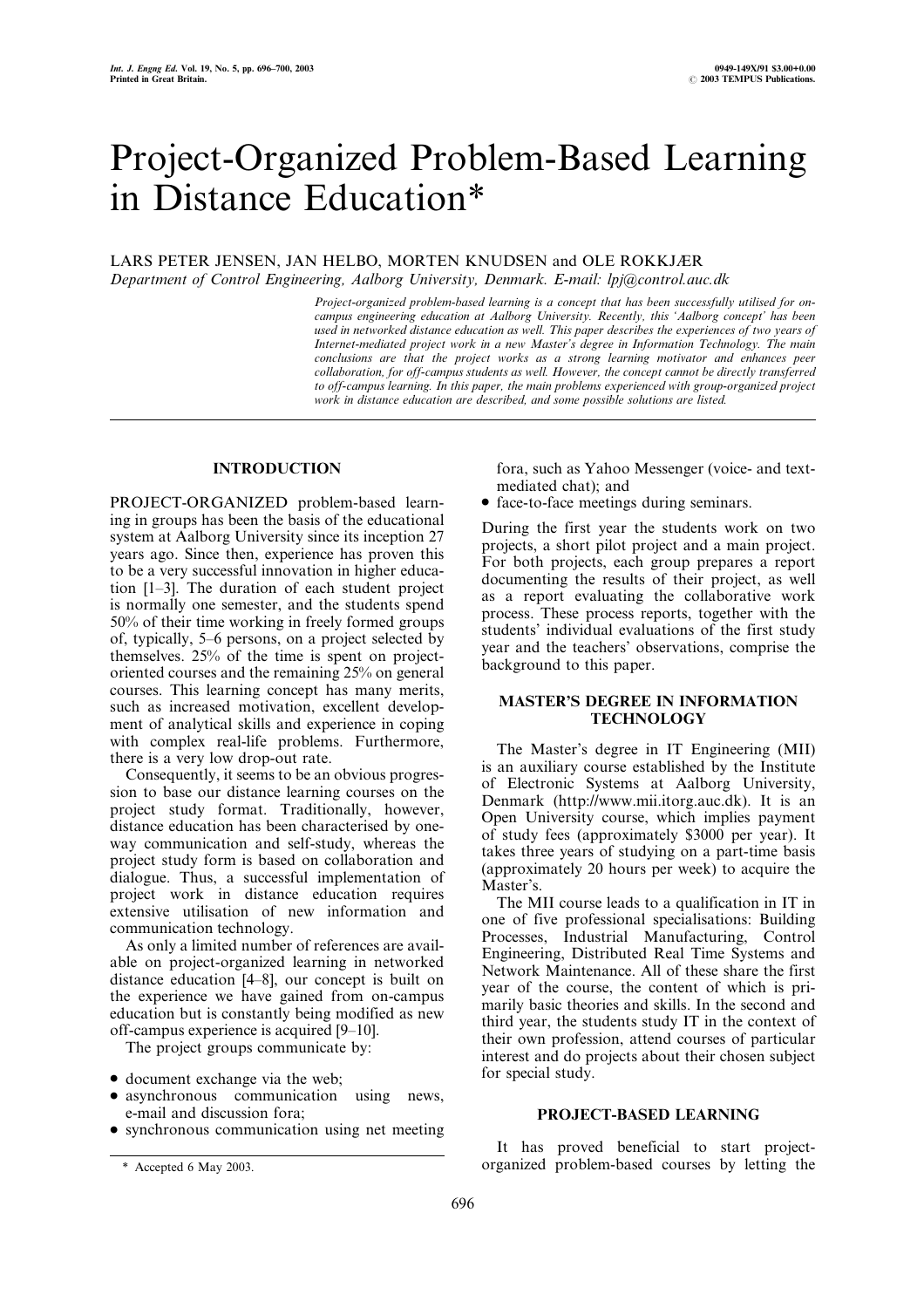students a short pilot project in administratively selected groups. This also seems to be true for distance education [6], so the pilot project chosen to begin the MII-study was titled: `Make a web site for your group, to present your projects and the group members'. The objective is for the student to gain experience with project and group work in distance education, and to test the relevant communication tools.

The rest of the first year is used for the main project, where the groups are formed freely and select their project themselves within the given technical parameters, which is that they have to use a client/server application and a database for the solutions. An example of a project is: `A web-based system for sharing cars'.

#### Learning approach

A common belief about problem-based learning in groups performing a project is that reflection loops should play a prominent part. This understanding of learning processes is based on Kolb's learning cycle [11] and Schön's ideas about reflection in the learning process [12]. These ideas are combined by John Cowan to create a learning concept based on planned reflection loops [13] or Kolb coils (paraphrased by Cowan as `experience—reflection—generalisation—test'). During a project period, three reflections are planned to enhance the learning process (see Fig. 1):

- $\bullet$  before (for), or at the very beginning of the learning process, to decide what the process will be to fulfil the learning needs;
- $\bullet$  *in* the middle of the process, to consider how the process so far has fulfilled the aims and objectives, whether they are still relevant and what changes, if any, are necessary; and
- $\bullet$  after (*on*) the learning process, in order to decide what has been accomplished and what is lacking, with the aim of improving the process for the future.

One of the main purposes of this approach, with its three planned and guided reflection loops, is to encourage the participants to improve the quality, depth and relevance of what they have learned. During projects on campus which run over a longer period of time (six months or more), the students themselves reflect within their group several times between the planned reflections (see Fig. 2).





These small reflection coils seem to help shorten the individual knowledge gap between the students, and it is very important that they also take place in distance group work.

Form

The pilot project starts with a two-day seminar and runs for two months, with another seminar in the middle and an evaluation seminar at the end. At each seminar there is time for project work and, according to the learning approach, this is guided by reflections. The results of the first project [10] are used to improve the main project, which is very similar to the pilot project but runs for a longer time (seven months). The main project starts at the final pilot project seminar, with five additional seminars to follow. Formal guided reflections are held at the first, third and last seminars, according to the learning approach, and, although the remaining seminars are used primarily to enhance the courses, there is also time for project work and meetings with the supervisors, who guide more informal reflections to help improve project work.

## EXPERIENCE WITH THE PROJECT WORK

Having had a lot of good and well-tried experience with project work on campus, the project work in distance education is best explained if compared to the on-campus project work. First the characteristics of the two types of student and the situation in which they study will be explained.

#### The characteristics of an on-campus engineering student

The typical M.Sc.E.E. student at Aalborg University is male,  $18-25$  years of age, and studies full-time, spending at least 40 hours a week at the university. The students' group has its own group room, which is the home base for most of the group's work. The students identify themselves as individual students for whom the group is pivotal, as this is where they help each other with the project and other study activities. Most of the groups also socialise outside of the university in their spare time.

The projects are the driving force in the study and the groups work very hard to achieve a high-Fig. 1. The Cowan diagram [13]. quality project. This puts a kind of group pressure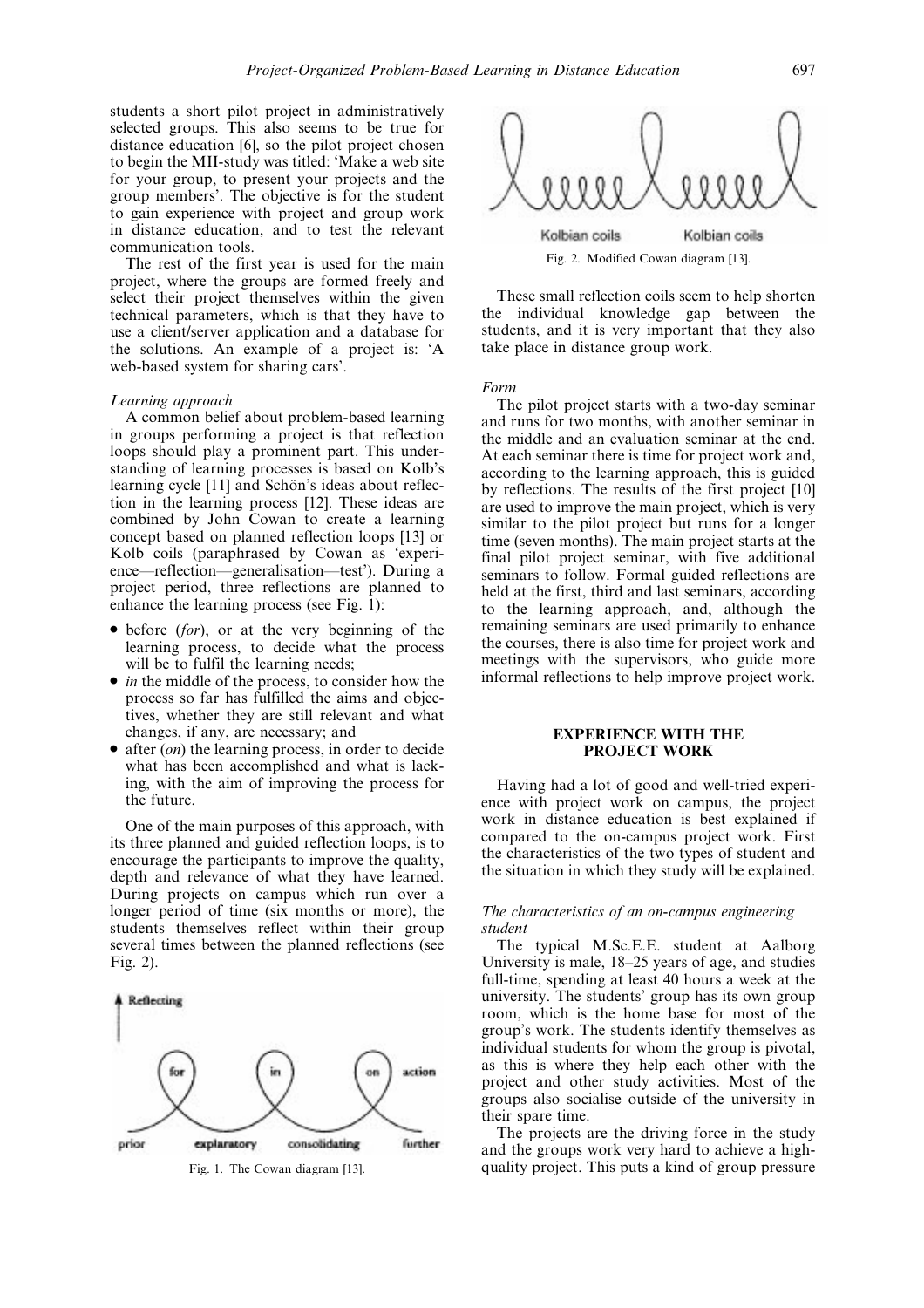on each student to play his/her part properly and not let the others down by staying away.

The characteristics of a distance education student MII students differ from the regular M.Sc.E.E. students in several ways:

- . they already hold at least a Bachelor's degree or its equivalent;
- . they usually have a full-time job and a family, and consequently very little time for studying;
- they have varying level of IT skills (from IT professional to IT novice); and
- . they constitute a random group of people in terms of: age  $(25-56)$ , previous education, and professional career.

These students identify themselves as mature professionals. Their home and job is their base and have first priority when time is running short. They only spend two days every six weeks on campus, so they have almost no direct connection with the university.

They have chosen to take this supplementary course supported by their company and their family, but studying is done after the company and the family are taken care of, which means mostly in the evenings and alone in front of the computer and books. Once or twice a week they `meet' with their group on the Internet, using voice- and text-mediated chat for a well-planned meeting  $(1-2$  hours) to discuss their project work and possible problems with the courses.

#### Positive experiences

A lot of the positive aspects of on-campus project work seem to work in distance education as well:

- Project work is a unique learning motivator. This is particularly important for distance learners, who study at home after a long day's work.
- . Project work enhances peer collaboration. Studying at home alone can be hard and lonely, and the student can get stuck on even minor problems. Collaboration may well provide the answer, offering a way forward.

It is very important that students actually meet their fellow students regularly, so the seminars are essential. Students feel that most of their progress in the project happens here. This is especially true for the more complex and difficult parts of the project; where important decisions are made, faceto-face group work is needed. It has also been observed that the project management has a very high priority and that the sessions are used as milestones for the status of the project and an essential opportunity for the supervisor to discuss the project with the students. Other important factors in project work for distance education are:

. Face-to-interface meetings combined with face-toface meetings. It is commonly felt that a good networked collaboration requires prior personal acquaintance.

. Virtual group meetings with strict planning and control. In face-to-interface meetings, informal meetings are not adequate, but, with strict planning and control, meetings are a useful supplement to asynchronous communication.

#### Negative experiences

The members of the groups can have very different ambitions from the study and may not be equally confident with the project plan and the task/subtask definitions. This can result in the strong students progressing way beyond the weak students. As a consequence, the group members' professional skills can develop quite unevenly as the semester progresses. Some of the students also become unmotivated, unlike experiences with on-campus groups, where daily discussions between the students even out the differences. The curves in Fig. 3 show the professional progress of the best and the weakest student within a project group. On campus, the difference between the students decreases during each project (semester), but, for the distance education student groups, the difference seems to increase.

The sharing of knowledge, both in the projects and in the courses, that normally takes place within a group on campus does not happen to the same extent during the first year of our distance education course, so we could conclude that:

- . peer collaboration in project work is enhanced between students who have the same level of ambition;
- . because exercises for the course are done individually by each student at home, they do not help each other and share knowledge in the way that on-campus students do; and
- . it seems that the Kolbian coils mechanism for sharing experiences does not automatically work during voice- and text-mediated meetings.

Supervision of MII groups is a new and challenging situation compared to on-campus supervision, for several reasons:

- . If the supervisor participates in all the face-tointerface meetings, he is likely to become either a group member or `a fly on the wall', because the group will want to improve the efficiency of the meetings and will not want the supervisor to ask reflective questions.
- . If members of a group `hide' their work and don't contact the supervisor for a long time, he



Fig. 3. Comparison between on-campus and MII groups.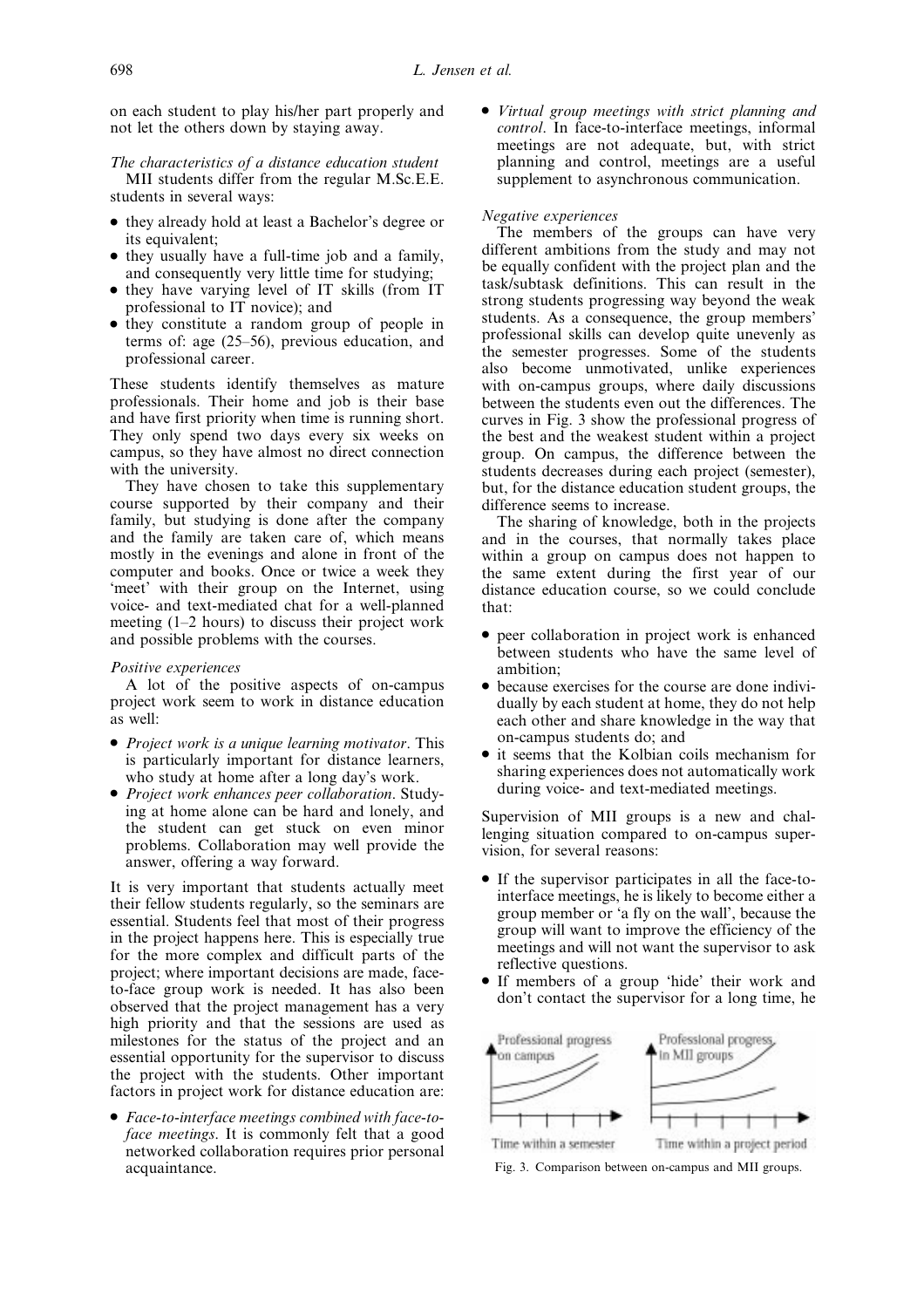cannot just `pop in' and see what is happening, but has to wait either for answers to his e-mails or for the next seminar.

## SUGGESTIONS FOR IMPROVEMENT

For the MII-students, who are not accustomed to educational project work or distance education, the small-scale process-oriented pilot project is an excellent introduction to the main project work. However, as soon as the professional demands of both the projects and the courses increases, the progress of the group members diverges. After two years of continuous (but small) improvements to the first year of the MII course, the supervisors believe that the following recommendations would greatly improve the course:

- Groups should be more homogeneous. As it seems that different levels of motivation between group members increases skill diversity, it is important that all group members have similar levels of motivation. We will try to enhance this by spending more time on the process of group formation and project selection. Smaller groups (of three to four) will be accepted and considerable emphasis will be placed on the importance of having the same level of motivation and time to put into the project, as well as agreement and understanding of the project task.
- The project-organized model should be tailored to better suit distance education. As project work on campus seems to even out professional skills between students, distance education courses and project work must be organised so that the groups are forced to reflect in a Kolbian coil manner. This can be done by focusing on discussions in fora connected with the courses, whereby students can share reflections that will highlight where and why group members are having problems. In this way, the students can help each other through quality discussion. It would also be helpful to integrate the project work and courses as much as possible, so that all projects follow the same format. This would help the teachers when planning the content of the courses, which will be useful for the students when looking for project solutions, and will also help teachers set project-related assignments in the course. This should be followed up by evaluating the students at the first seminar following the end of the courses, when it is expected that the technical level will have generally improved.

• The role of the supervisor should be adapted to distance education and to the characteristics of the distance education students. The supervisor role is far less satisfactory than in the on-campus situation (e.g. it is difficult to promote reflection at the face-to-interface meetings). The role of the supervisor has to be tailored to suit the special conditions of distant group work, focusing on the one hand on the immediate problem-solving needs of the group and on the other on students' learning needs for reflection. This is a very difficult task, because each relationship between supervisor and student is new and unique and will develop differently according to the project and its conditions. Supervisors need to try to improve the quality of their supervision by being aware of what they are doing and logging their reasoning and the results, so that there can be ongoing discussion and sharing of experiences between supervisors.

#### CONCLUSION AND FUTURE WORK

Experience with project-organized problembased learning in distance education courses in engineering shows that a lot of the benefits of the educational system at Aalborg University are transferable to distance education, making it worthwhile continuing efforts to improve the MII programme. Two research projects have been defined for this purpose: Virtual Learning Environments and Learning Forms (ViLL), part of the project `Digital North Denmark', and `Didactic methods in ICT-supported projectorganized distance education', supported by the `Danish engineering pedagogic network'.

These projects will undertake a full-scale experiment with the first-year students of the 2001 MII course, implementing and evaluating the suggestions for improvement listed above. Future possibilities for improving face-to-interface meetings by using technical supports such as high-quality real-time video will also be tested in a brand new e-learning lab.

The last two years of the MII course have applied very little rigorous planning between courses and projects. This will also be investigated further.

Acknowledgements-This work was supported by the ViLL project (Virtual Learning Environments and Learning Forms) under the `Digital North Denmark' initiative, and by IPN (Pedagogical Network for Engineering Education in Denmark).

#### **REFERENCES**

- 1. F. K. Fink, Integration of engineering practice into curriculum, 29th ASEE/IEEE Frontiers in Education Conference, San Juan, Puerto Rico (1999).
- 2. F. Kjærsdam and S. Enemark, The Aalborg Experiment: Project Innovation in University Education, Aalborg University Press (1994) (http://www.teknat.auc.dk/teknat\_home/experiment/).